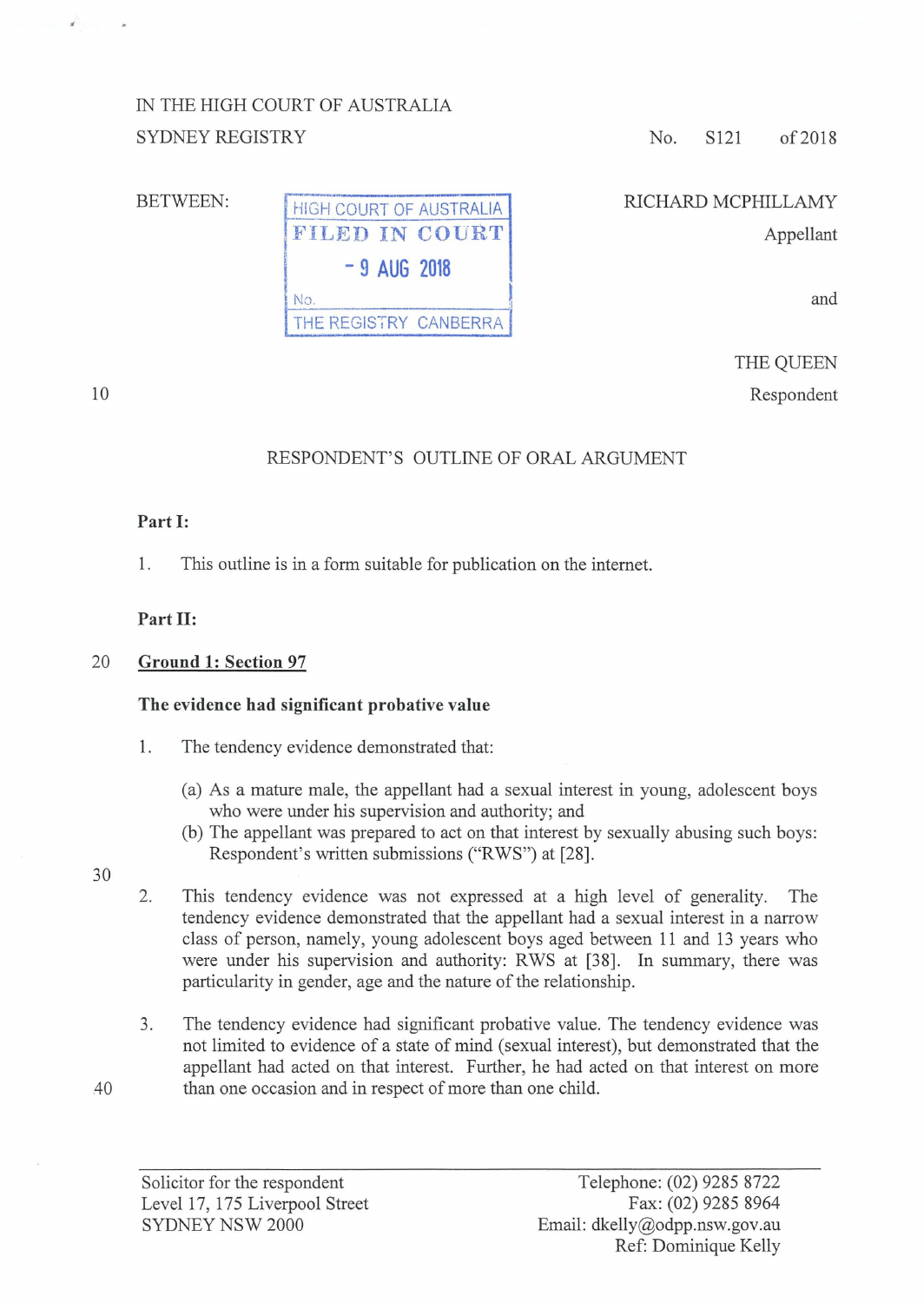- 4. The tendency evidence strongly supported proof of the facts in issue in the trial: RWS at [29]- [30]. The issue in the present case was not the identity of the person who sexually assaulted the complainant. The issue was whether the acts alleged occurred at all. The complainant gave evidence that the appellant had committed each of the acts alleged. It was the appellant's case that the complainant had fabricated his account.
- 5. The tendency evidence was strongly probative of whether the complainant's account should be accepted beyond reasonable doubt. In particular,
	- (a) The particularised tendency was capable of demonstrating that the appellant had a motive to commit the alleged acts (that is, that the fact that the appellant had a sexual interest in young adolescent boys was capable of demonstrating that the appellant had a sexual interest in this young adolescent boy);
	- (b) The particularised tendency demonstrated that the appellant had previously overcome any inhibitions and had acted on his sexual interest in the past; and
- (c) As in *Hughes v The Queen* (2017) 92 ALJR 52, the tendency evidence was capable of assisting the jury in resolving doubts that they may have had about 20 NC's credibility.

(RWS at [29]- [30])

6. The fact that the tendency acts occurred ten years before the charged acts is relevant to the assessment of the probative value of the evidence. However, as the majority of the CCA concluded *"it was not particularly controversial for a jury to be asked to*  infer that a sexual interest in young teenage boys would be unlikely to become *attenuated in the space of ten years*": CCA judgment at [129]. The appellant was a mature adult at the time of the commission of each of the tendency acts and was a 30 mature adult at the time of the charged acts. There was no evidence that the appellant had received any treatment or counselling in the intervening period. In these circumstances, the elapse of ten years is not such as to deprive the evidence of its significant probative value: RWS at [41] and [44].

#### **Ground 2 -Section 101**

#### **Assessment of the prejudicial effect of the tendency evidence**

- 40 7. Section 101, like s. 97, was intended to make substantial changes to the common law: *Hughes* at [13], [31], [32] and [42]. Sections 97 and 101 have clearly abrogated the common law *"no rational explanation"* test: *IMM v The Queen* [2016] HCA 14; (2016) 257 CLR 300 at [59].
	- 8. Any assessment of the prejudicial effect of tendency evidence does not include the *"legitimate capacity* [of the evidence] *to inculpate"* an accused: *HML v The Queen*  [2008] HCA 16; (2008) 82 ALR 204 at [12]: RWS at [59]. As s. 97 expressly permits tendency reasoning, the prejudicial effect of such evidence does not relate to the legitimate capacity of the evidence to inculpate by way of tendency (as opposed to coincidence) reasoning. The *"more than a century of case-law"* relied on by the

10